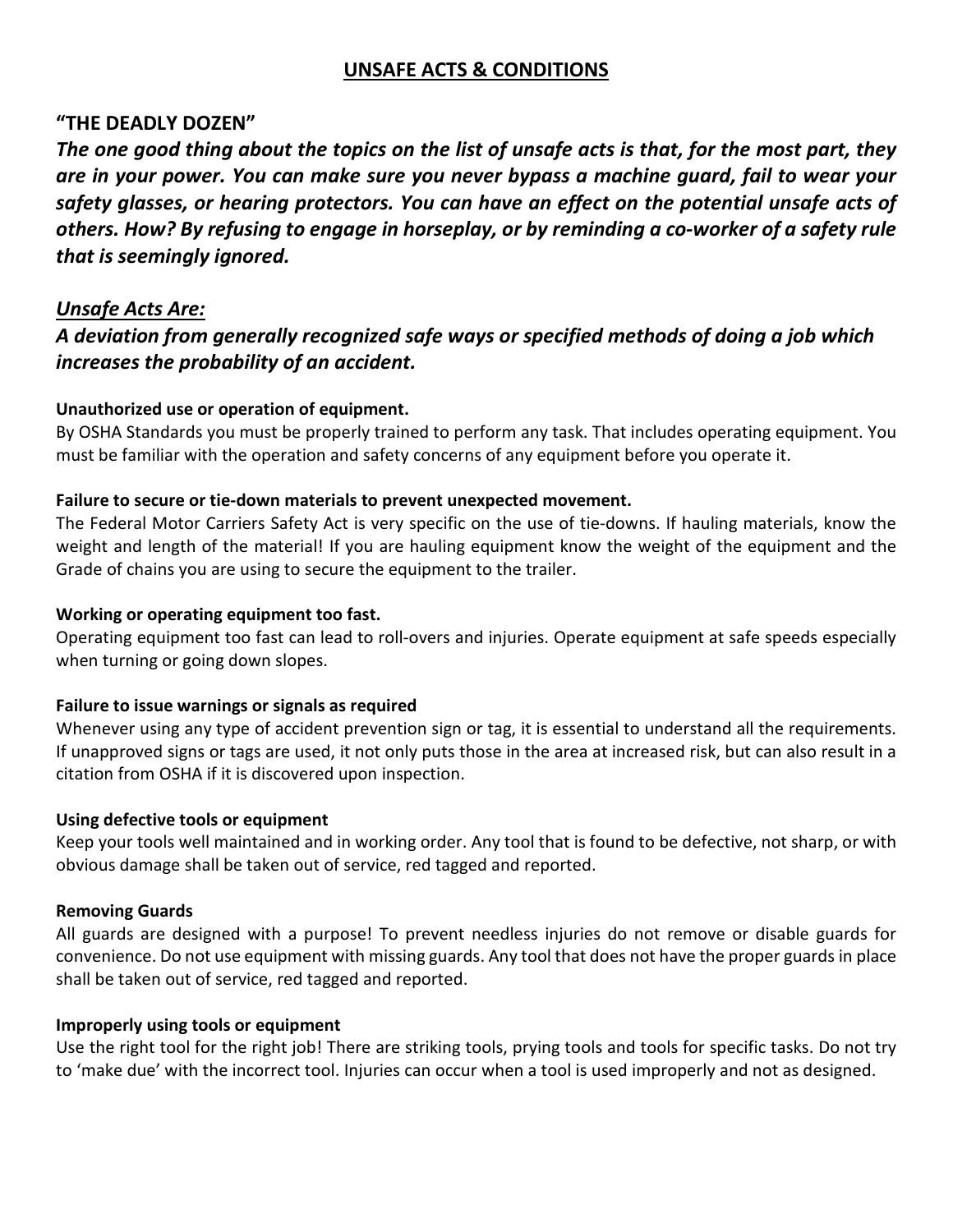## **Standing in an unsafe place or assuming an improper posture (as in lifting)**

Not being aware that you are too close to traffic or equipment can cause a Struck-By or Caught-Between hazard. When lifting, make sure your back is straight and you bend at the knees. Keep the object close to your body, and if too heavy or bulky, get someone to help you lift the object.

#### **Servicing moving equipment**

Make sure any moving equipment is properly chocked and the brake is engaged. Use all body props provided by the manufacturer and secure those items properly. Take the key out of the ignition and put in in your pocket! This is your own personal Lock-out/Tag-out program.

## **Riding equipment not designed for passengers**

Operators of equipment shall not allow unauthorized riders. Fellow employees who ride in buckets, on forks or on the body of a vehicle not designed for a rider, are at a high risk for falling off the vehicle and possibly under the vehicle.

#### **Horseplay**

Horseplay of any kind is not allowed. Especially when working close to traffic or around equipment. Seemingly innocent practical jokes at work can lead to accidents. Some deadly!

## **Failure to wear proper personal protective equipment**

Your supervisor should assess the proper PPE needed for each task and provide it. It is up to each individual to properly inspect, wear and maintain the PPE provided.

## *Unsafe Conditions Are:*

# *An unsatisfactory physical condition existing in a workplace environment immediately before an accident that was significant in causing the event.*

## **Lack of proper guards**

Not all missing guards are removed guards. Guards may not have been installed when they should have been, creating an unsafe condition. All equipment should be inspected prior to use. Equipment that is not properly guarded shall be red tagged and reported.

#### **Lack of proper warning system**

Signs and warnings are everywhere! We drive past warning signs and see warnings on tools and equipment daily. They are there for a reason. To remind you of a potential hazard. Employers should asses each work site and make sure that the proper warning signs are present. It is up to the employee to follow the guidance that each sign, label, bell or horn provide.

#### **Fire and explosion hazards**

More lives are lost through fires and explosions than any other industrial accident. Conditions that are conducive to fires and explosions cannot be tolerated in the workplace. Housekeeping is the primary preventive measure. Proper storage and an understanding that we must keep flammables and combustibles separated from heat sources is essential

## **Poor Housekeeping**

The injuries that result from poor work area conditions simply do not have to happen. These types of injuries are **[100% preventable](http://www.safetytalkideas.com/safetytalks/zero-injuries-workplace/)**. Take time to evaluate your work areas. Look for these three common hazard types,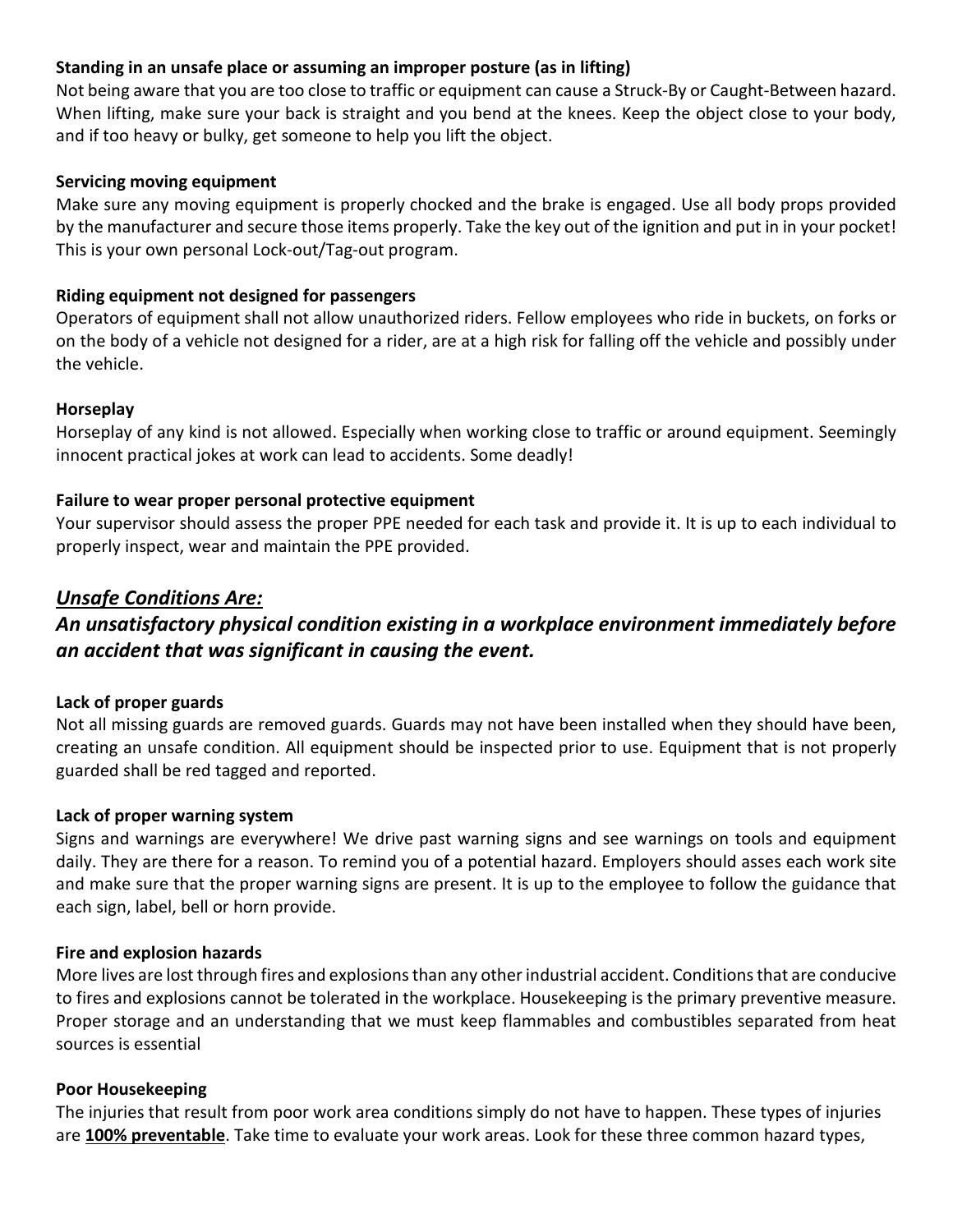sharp objects, slipping/tripping hazards and fall hazards. Take action to eliminate them so they do not have the chance to injure you or a coworker.

## **Unexpected Movements**

Unexpected movements are the opposite of expected movements. When we hear a back-up alarm, we expect the vehicle to start backing up; when we see brake lights coming on, we expect the vehicle in front of us to stop or at least slow down. When back up alarms don't work, brake lights fail to come on, accidents happen.

The same thing applies in the workplace, not only with vehicles but with machinery, equipment and loads. When an item is expected to remain stationary and suddenly shifts, accidents and injuries can occur. When you know that a load is going to shift, get out of the way and make sure that you are clear.

## **Protruding objects such as nails, wire, or other metals**

Protruding objects tie in closely to housekeeping issues. Objects that protrude into walkways, off of shelfs or out of vehicles cause clearance problems and can cause an assortment of injuries related to trips, falls and lacerations. Objects protruding from equipment can cause bodily injury and property damage.

## **Improper clearance or congestion at aisles or passageways**

Forklifts, pedestrians, hand-trucks, pallet jacks… they all need to have clearance both overhead and side to side. Pallets that are sticking out, boxes piled in the aisles or passageways, garbage that hasn't been thrown away… all of these are potential recipes for an accident.

## **Poor placement, storage or arrangement of materials**

Handling and storing materials involve diverse operations such as hoisting tons of steel with a crane; driving a truck loaded with concrete blocks; carrying materials manually and stacking palletized bricks. Inspect all slings and chains prior to use. Know the Working Load Limits of the chain or sling. Know basic rigging requirements. Improper handling and moving of materials often result in costly injuries.

## **Hazardous tools**

Hand tools include anything from axes to wrenches. The greatest hazards posed by hand tools result from misuse and improper maintenance. If a chisel is used as a screwdriver, the tip of the chisel may break and fly off, hitting the user or others. If a wooden handle on a tool is loose, splintered, or cracked, the head of the tool may fly off and strike the user or other employees. If the jaws of a wrench are sprung, the wrench might slip. If impact tools such as chisels, wedges, or drift pins have mushroomed heads, the heads might shatter on impact, sending sharp fragments flying. Repair or replace damaged tools as necessary.

## **Poor lighting and high noise levels**

When a room has inadequate lighting, it can be [difficult](https://www.roothlawfirm.com/nursing-home-neglect-abuse/falls-in-nursing-homes) to see objects that may be on the floor that are obstructing a walking path. Poor lighting conditions also make it difficult to assess where there are any sudden changes in the elevation of the floor, a slight step down, or a staircase. Darkness often affects a person's depth perception.

High noise levels can cause permanent ear damage. Assessments should be performed and policies related to hearing protection instituted by the employer. Employees shall properly wear hearing protection in high noise areas or around loud equipment.

## **Hazardous atmospheric conditions**

Confined Space monitoring, respiratory protection, air sampling… all of these have to do with hazardous atmospheric conditions. Humans were meant to breathe clean air, not contaminated air. Particulates in the air